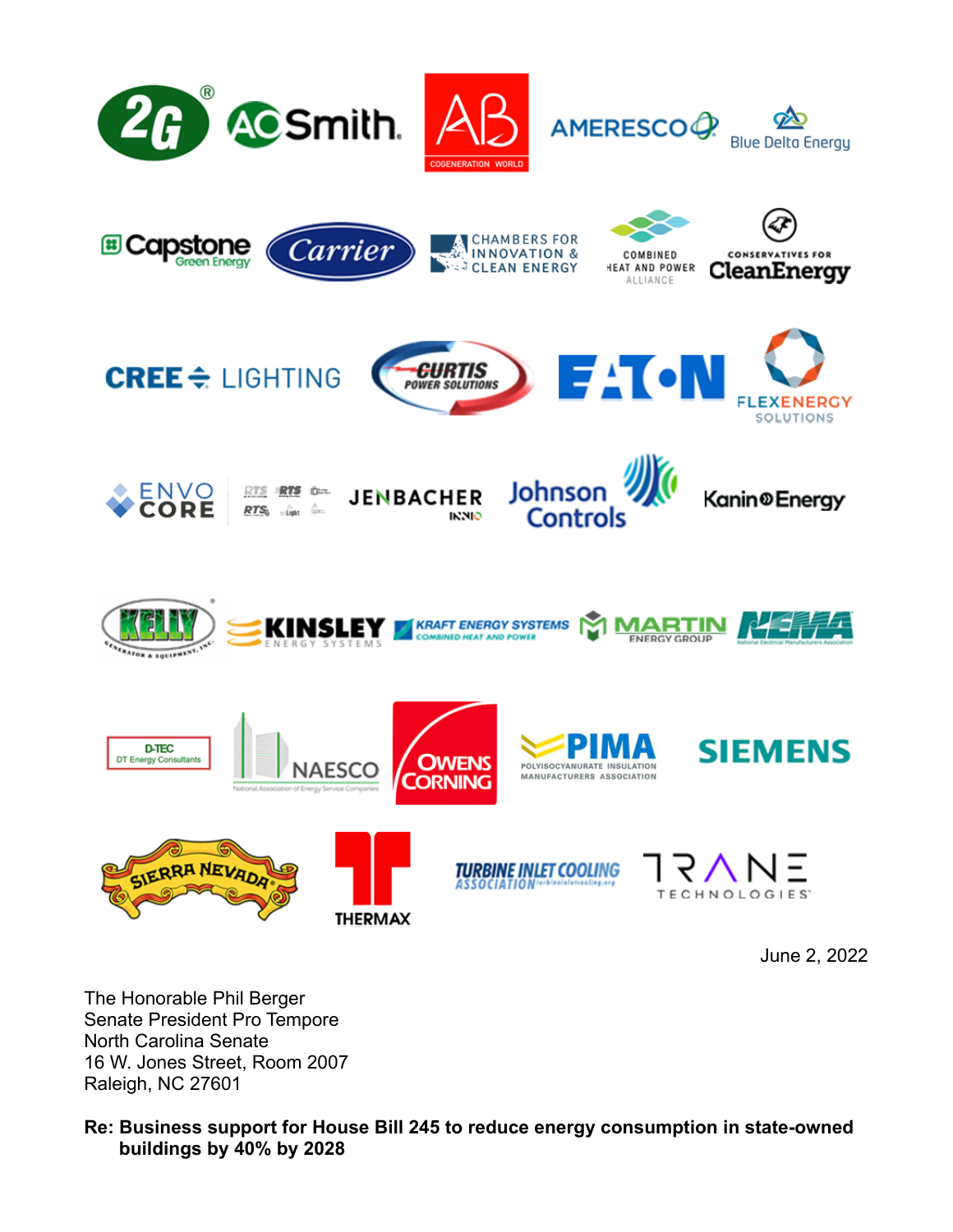Dear President Pro Tempore Berger:

As large employers, major energy consumers, and trade associations, we understand firsthand how North Carolina's energy policies affect the cost of doing business and the state's economic competitiveness. Our businesses and organizations support policies like House Bill 245, "Efficient Government Buildings and Savings Act," which would encourage and advance energy efficiency by reducing energy consumption in state-owned buildings by 40% by 2028.

North Carolina consumers and businesses benefit when we eliminate energy waste. Energy efficiency programs and investments are the lowest-cost energy resources available.<sup>1</sup> By investing in energy efficiency, we can reduce total energy costs for all ratepayers, mitigate the impact of fuel and electricity price increases, and build a more affordable, reliable electricity system for the businesses and citizens of the state.

House Bill 245's increased energy savings goal would save taxpayers an additional \$1.1 billion in utility costs by 2025 – all without allocating any public funds – freeing up funds that could be reinvested in government services, lower taxes, or additional energy projects. This builds upon North Carolina's energy efficiency leadership date, including passage of SB 668 in 2007, which set a goal to reduce energy and water consumption in state-owned buildings by 30% by 2015. This goal has been achieved, and taxpayers reaped the benefits, including \$1.4 billion in energy cost reductions since 2003.<sup>2</sup> Energy efficiency retrofits and upgrades in state buildings reduced utility costs by \$175 million in FY20 alone.<sup>3</sup> In recognition of this past success and the potential for more savings, last year, lawmakers in the North Carolina House of Representative advanced House Bill 245 in a near unanimous vote.

North Carolina has only just begun to tap into the potential of energy efficiency investment. Passing House Bill 245 will put the state on the road to experiencing significant cost savings and grid resilience as a result of energy efficiency. Our companies stand ready to work with you. We welcome the opportunity to meet with you and your staff and to provide additional information about the benefits that energy efficiency has and will continue to deliver for North Carolina.

Sincerely,

**2G Energy, Inc. A. O. Smith AB Energy USA Ameresco, Inc. Blue Delta Energy Capstone Green Energy Carrier Corporation**

<https://deq.nc.gov/press-release/state-buildings-nc-have-reduced-energy-costs-almost-1-billion-2003>.

<sup>1</sup> Recent analysis by the Lawrence Berkeley National Laboratory on the cost of saved energy by state, reported a cost of ~\$0.021/kWh for energy efficiency in North Carolina:

[http://eta-publications.lbl.gov/sites/default/files/cost\\_of\\_saving\\_electricity\\_webinar\\_20180627\\_fin.pdf](http://eta-publications.lbl.gov/sites/default/files/cost_of_saving_electricity_webinar_20180627_fin.pdf). Duke Energy Carolinas reported in their 2014 Integrated Resource Plan that the avoided cost of supply-side energy over the next 3 years ranged from \$0.039-\$0.050/kWh, (see: Duke Energy Carolinas, "Duke Energy Carolinas Integrated Resource Plan (Annual Report)," September 1, 2014.

<sup>&</sup>lt;sup>2</sup> North Carolina Department of Environmental Quality, "State buildings in N.C. have reduced energy costs by almost \$1 billion since 2003," March 17, 2015,

<sup>3</sup> North Carolina Department of Environmental Quality: Climate Change Interagency Council, "Executive Order No. 80: NC's Commitment to Address Climate Change and Transition to a Clean Energy Economy," May 26, 2021, <https://deq.nc.gov/media/19809/download>